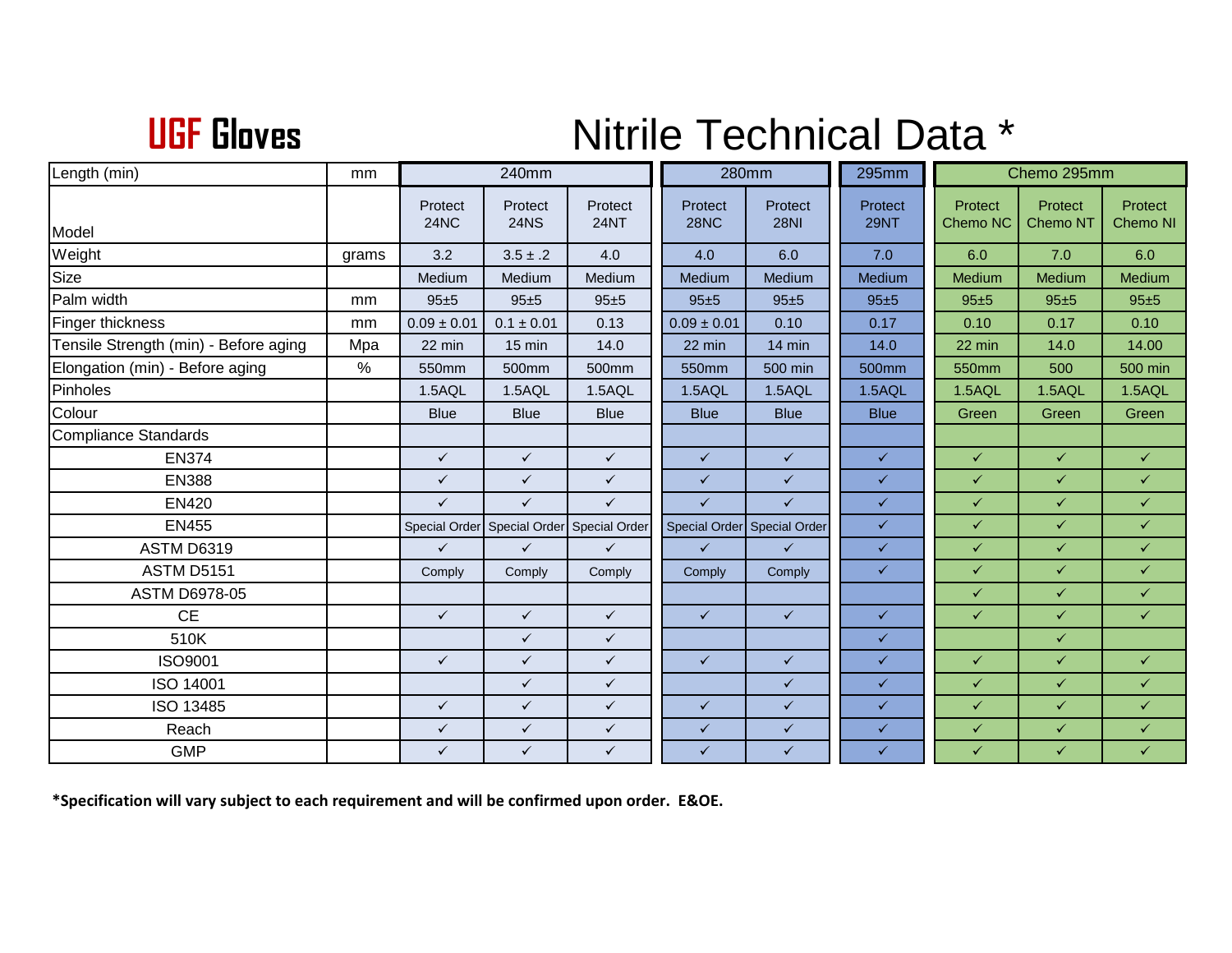## **UGF**Latex Technical Data \*

| Length (min)                          | mm    | 240mm           |                |                 | 280mm                  | 295mm                  |                        |
|---------------------------------------|-------|-----------------|----------------|-----------------|------------------------|------------------------|------------------------|
| Model                                 |       | Protect<br>24LC |                | Protect<br>24LT | Protect<br><b>28LC</b> | Protect<br><b>28LI</b> | Protect<br><b>29LT</b> |
| Weight                                | grams | 4               | 4.5            | 5.5             | $\overline{4}$         | 6.0                    | 7.0                    |
| Size                                  |       | Medium          | Medium         | Medium          | Medium                 | Medium                 | Medium                 |
| Palm width                            | mm    | 95±5            | 95±5           | $95 + 5$        | 95±5                   | $95 + 5$               | 95±5                   |
| Finger thickness                      | mm    | $0.09 \pm 0.01$ | $0.1 \pm 0.01$ | 0.13            | $0.10 \pm 0.01$        | 0.12                   | 0.17                   |
| Tensile Strength (min) - Before aging | Mpa   | 22 min          | 15 min         | 14.0            | 22 min                 | 24 min                 | 14.0                   |
| Elongation (min) - Before aging       | %     | 500             | 500            | 500             | 550                    | 650.00                 | 500                    |
| Pinholes                              |       | 1.5AQL          | 1.5AQL         | 1.5AQL          | 1.5AQL                 | 1.5AQL                 | 1.5AQL                 |
| Colour                                |       | White           | White          | While           | White                  | White                  | White                  |
| Compliance                            |       |                 |                |                 |                        |                        |                        |
| <b>EN374</b>                          |       | $\checkmark$    | $\checkmark$   | $\checkmark$    | $\checkmark$           | $\checkmark$           | $\checkmark$           |
| <b>EN388</b>                          |       | $\checkmark$    | $\checkmark$   | $\checkmark$    | $\checkmark$           | $\checkmark$           | $\checkmark$           |
| <b>EN420</b>                          |       | $\checkmark$    | $\checkmark$   | $\checkmark$    | $\checkmark$           | $\checkmark$           | $\checkmark$           |
| ASTM D3578                            |       | $\checkmark$    | $\checkmark$   | $\checkmark$    | $\checkmark$           | $\checkmark$           | $\checkmark$           |
| <b>ASTM D5151</b>                     |       | Comply          | Comply         | Comply          | Comply                 | $\checkmark$           | $\checkmark$           |
| <b>CE</b>                             |       | $\checkmark$    | $\checkmark$   | $\checkmark$    | $\checkmark$           | $\checkmark$           | $\checkmark$           |
| 510K                                  |       | $\checkmark$    |                | $\checkmark$    | $\checkmark$           |                        | $\checkmark$           |
| <b>ISO9001</b>                        |       | $\checkmark$    | $\checkmark$   | $\checkmark$    | $\checkmark$           | $\checkmark$           | $\checkmark$           |
| ISO 14001                             |       |                 |                | $\checkmark$    | $\checkmark$           | $\checkmark$           | $\checkmark$           |
| ISO 13485                             |       | $\checkmark$    | $\checkmark$   | $\checkmark$    |                        | $\checkmark$           | $\checkmark$           |
| Reach                                 |       | $\checkmark$    | $\checkmark$   | $\checkmark$    | $\checkmark$           | $\checkmark$           | $\checkmark$           |
| <b>GMP</b>                            |       | $\checkmark$    | $\checkmark$   | $\checkmark$    | $\checkmark$           | $\checkmark$           | $\checkmark$           |

**\*Specification will vary subject to each requirement and will be confirmed upon order. E&OE.**